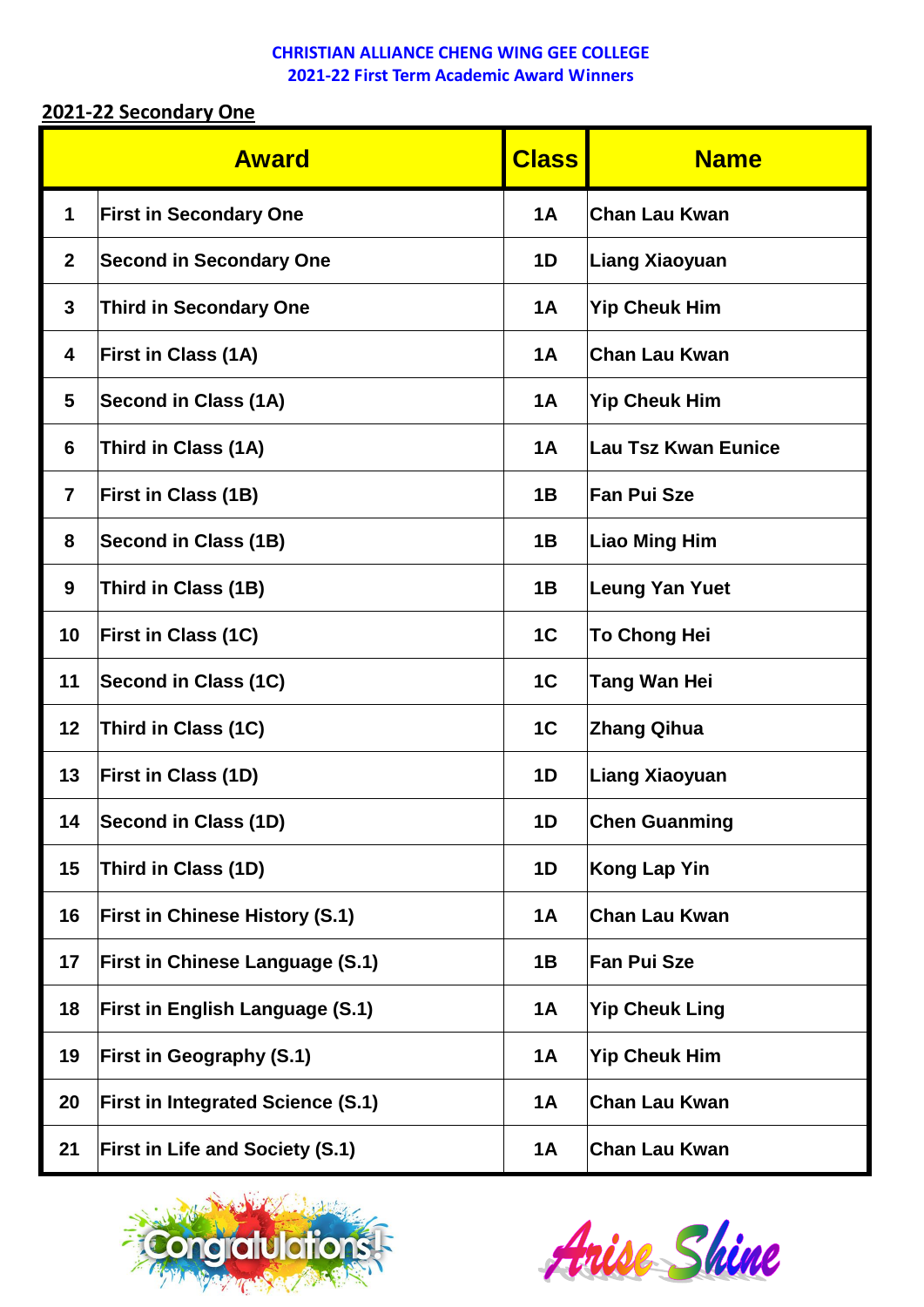| <b>Award</b> |                                                  | <b>Class</b> | <b>Name</b>                    |  |  |
|--------------|--------------------------------------------------|--------------|--------------------------------|--|--|
| 22           | <b>First in Mathematics (S.1)</b>                | 1B           | Wan Nok Hei                    |  |  |
| 23           | <b>First in Computer Literacy (S.1)</b>          | <b>1A</b>    | Lau Tsz Kwan Eunice            |  |  |
| 24           | <b>First in Design &amp; Technology (S.1)</b>    | 1A           | <b>Li Yuen Yee</b>             |  |  |
| 25           | <b>First in Technology and Living (S.1)</b>      | 1D           | Zeng Hing Yau                  |  |  |
| 26           | <b>First in Music (S.1)</b>                      | 1B           | Yiu Chi Nga                    |  |  |
| 27           | <b>First in Putonghua (S.1)</b>                  | <b>1A</b>    | ∣Li Yan Yung Lisa              |  |  |
| 28           | <b>First in Visual Arts (S.1)</b>                | 1D           | Liang Xiaoyuan                 |  |  |
| 29           | <b>First in Physical Education (Boys) (S.1)</b>  | 1B           | <b>Cheng Lok Wang Lawrence</b> |  |  |
| 30           | <b>First in Physical Education (Girls) (S.1)</b> | 1B           | Wu Li Yi                       |  |  |



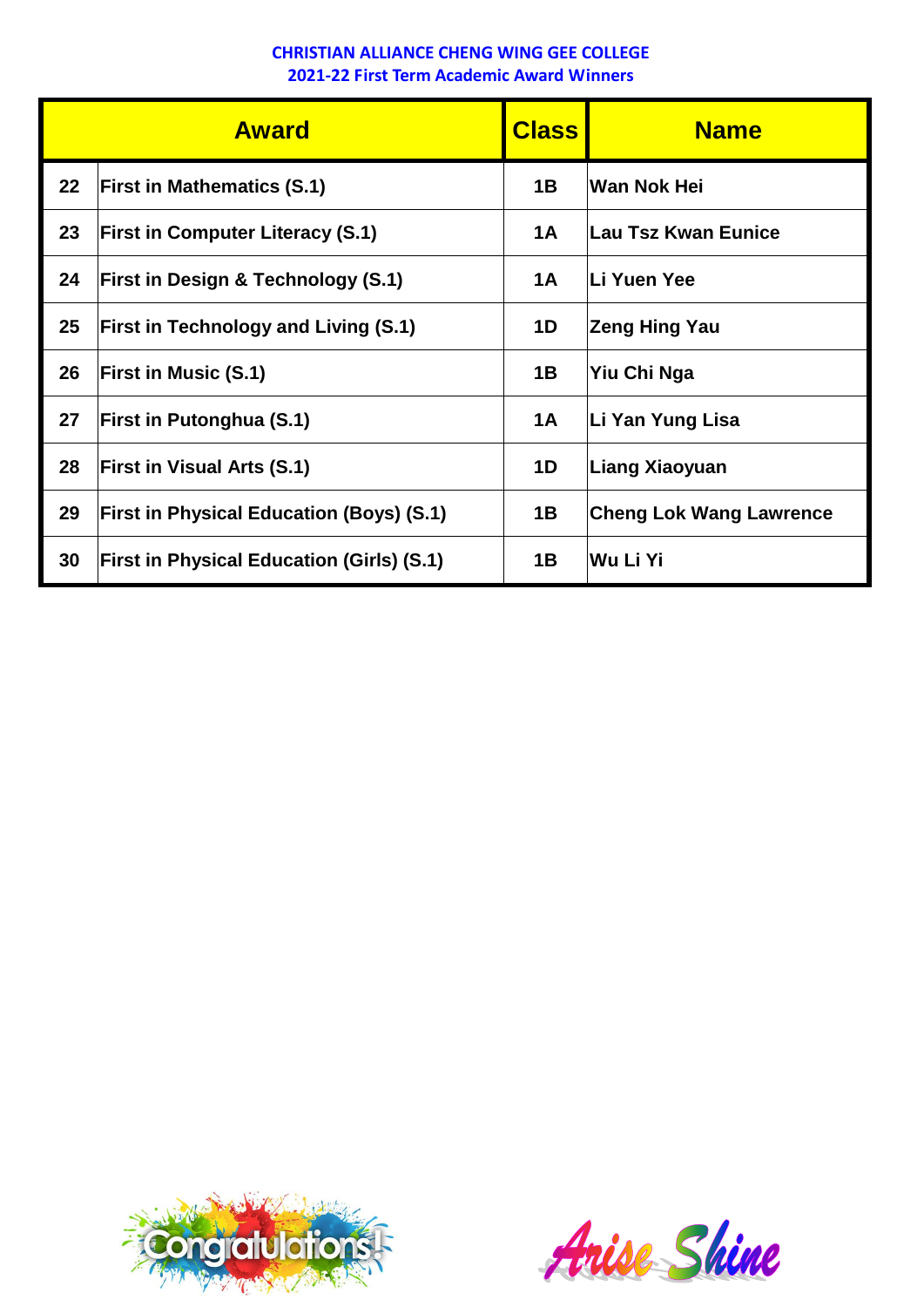## **2021-22 Secondary Two**

|                | <b>Award</b>                           |    | <b>Name</b>               |  |  |
|----------------|----------------------------------------|----|---------------------------|--|--|
| $\mathbf 1$    | <b>First in Secondary Two</b>          | 2A | Lee Pui Ying              |  |  |
| $\mathbf{2}$   | <b>Second in Secondary Two</b>         | 2A | <b>Chung Cheuk Nam</b>    |  |  |
| 3              | <b>Third in Secondary Two</b>          | 2A | Yau Kai Shun              |  |  |
| 4              | <b>First in Class (2A)</b>             | 2A | Lee Pui Ying              |  |  |
| 5              | Second in Class (2A)                   | 2A | <b>Chung Cheuk Nam</b>    |  |  |
| 6              | Third in Class (2A)                    | 2A | <b>Yau Kai Shun</b>       |  |  |
| $\overline{7}$ | <b>First in Class (2B)</b>             | 2B | Li Man Sum                |  |  |
| 8              | <b>Second in Class (2B)</b>            | 2B | Lee Hoi Him               |  |  |
| 9              | Third in Class (2B)                    | 2B | <b>Chen Ming Sui</b>      |  |  |
| 10             | <b>First in Class (2C)</b>             | 2C | <b>Lam Tsz Yan</b>        |  |  |
| 11             | Second in Class (2C)                   | 2C | <b>Ng Tsz Lok Matthew</b> |  |  |
| 12             | Third in Class (2C)                    | 2C | <b>Tsang Tsz Ching</b>    |  |  |
| 13             | <b>First in Class (2D)</b>             | 2D | <b>Wan Lap Hei</b>        |  |  |
| 14             | Second in Class (2D)                   | 2D | <b>Chan Lok Yee</b>       |  |  |
| 15             | Third in Class (2D)                    | 2D | <b>Au Sin Ki</b>          |  |  |
| 16             | <b>First in Class (2E)</b>             | 2E | <b>Yiu Long Sze</b>       |  |  |
| 17             | Second in Class (2E)                   | 2E | <b>Ng Cheuk Ting</b>      |  |  |
| 18             | Third in Class (2E)                    | 2E | <b>Tai Cheuk Hei</b>      |  |  |
| 19             | <b>First in Chinese History (S.2)</b>  | 2A | <b>Chung Cheuk Nam</b>    |  |  |
| 20             | <b>First in Chinese History (S.2)</b>  | 2A | <b>Yu Lai Ying</b>        |  |  |
| 21             | <b>First in Chinese Language (S.2)</b> | 2A | Lee Pui Ying              |  |  |



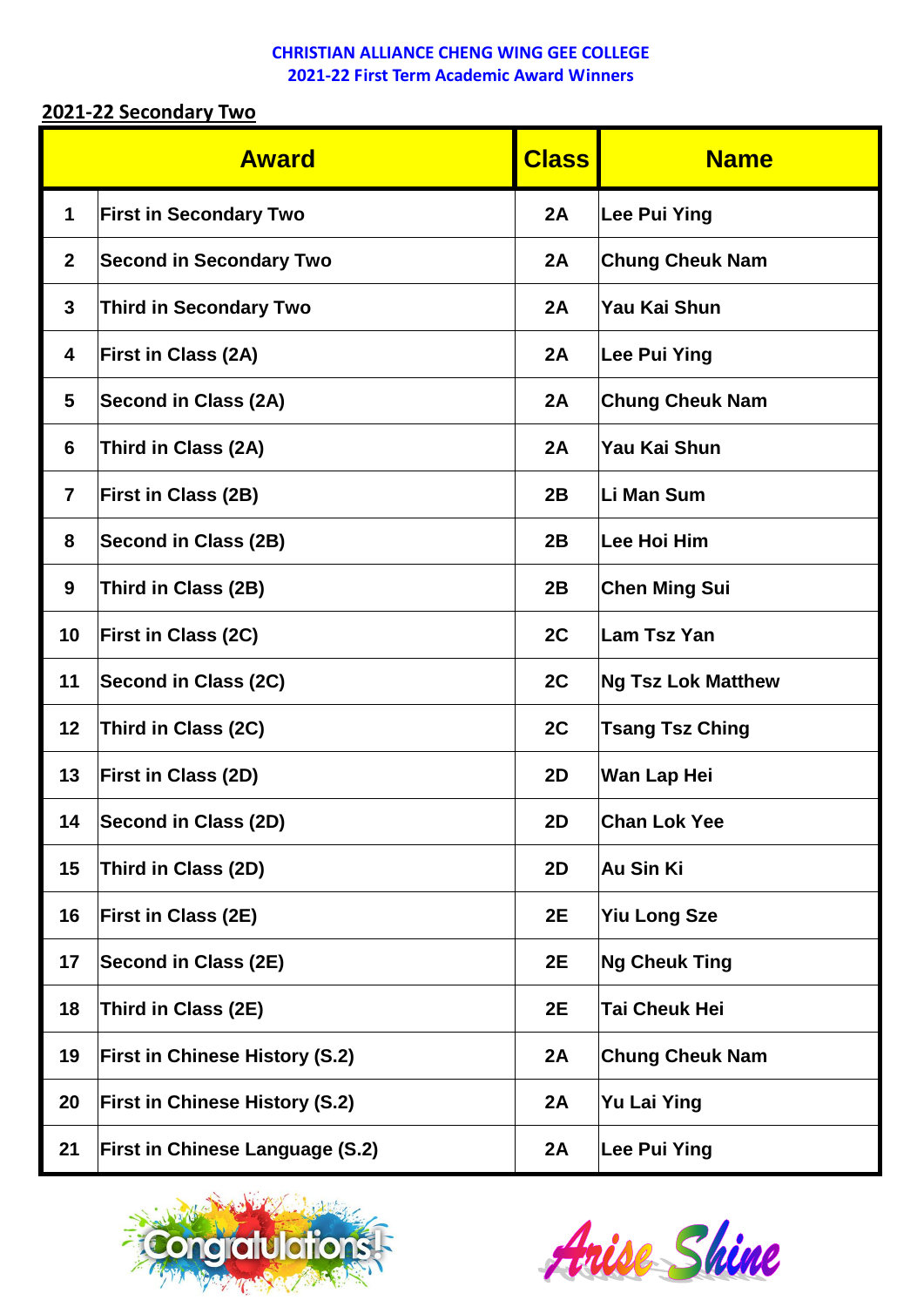|    | <b>Class</b><br><b>Award</b>                     |    | <b>Name</b>            |  |  |
|----|--------------------------------------------------|----|------------------------|--|--|
| 22 | <b>First in English Language (S.2)</b>           | 2A | <b>Lee Pui Ying</b>    |  |  |
| 23 | <b>First in Geography (S.2)</b>                  | 2A | <b>Lee Pui Ying</b>    |  |  |
| 24 | <b>First in History (S.2)</b>                    | 2A | <b>Yang Franky</b>     |  |  |
| 25 | <b>First in Integrated Science (S.2)</b>         | 2A | <b>Chung Cheuk Nam</b> |  |  |
| 26 | <b>First in Life and Society (S.2)</b>           | 2A | Tsui Ka Yau            |  |  |
| 27 | <b>First in Mathematics (S.2)</b>                | 2A | <b>Chung Cheuk Nam</b> |  |  |
| 28 | <b>First in Biblical Knowledge (S.2)</b>         | 2A | <b>Ng Yuk Lam</b>      |  |  |
| 29 | <b>First in Computer Literacy (S.2)</b>          | 2A | <b>Mo Hang Wa</b>      |  |  |
| 30 | <b>First in Design &amp; Technology (S.2)</b>    | 2A | <b>Yau Ching Tong</b>  |  |  |
| 31 | <b>First in Technology and Living (S.2)</b>      | 2A | <b>Yau Ching Tong</b>  |  |  |
| 32 | <b>First in Music (S.2)</b>                      | 2B | Li On Yan              |  |  |
| 33 | <b>First in Putonghua (S.2)</b>                  | 2A | <b>Tai Tsz Lam</b>     |  |  |
| 34 | <b>First in Visual Arts (S.2)</b>                | 2A | <b>Chu Wan Ching</b>   |  |  |
| 35 | <b>First in Physical Education (Boys) (S.2)</b>  | 2E | <b>Leung Ho Yeung</b>  |  |  |
| 36 | <b>First in Physical Education (Girls) (S.2)</b> | 2A | <b>Ng Yuk Lam</b>      |  |  |



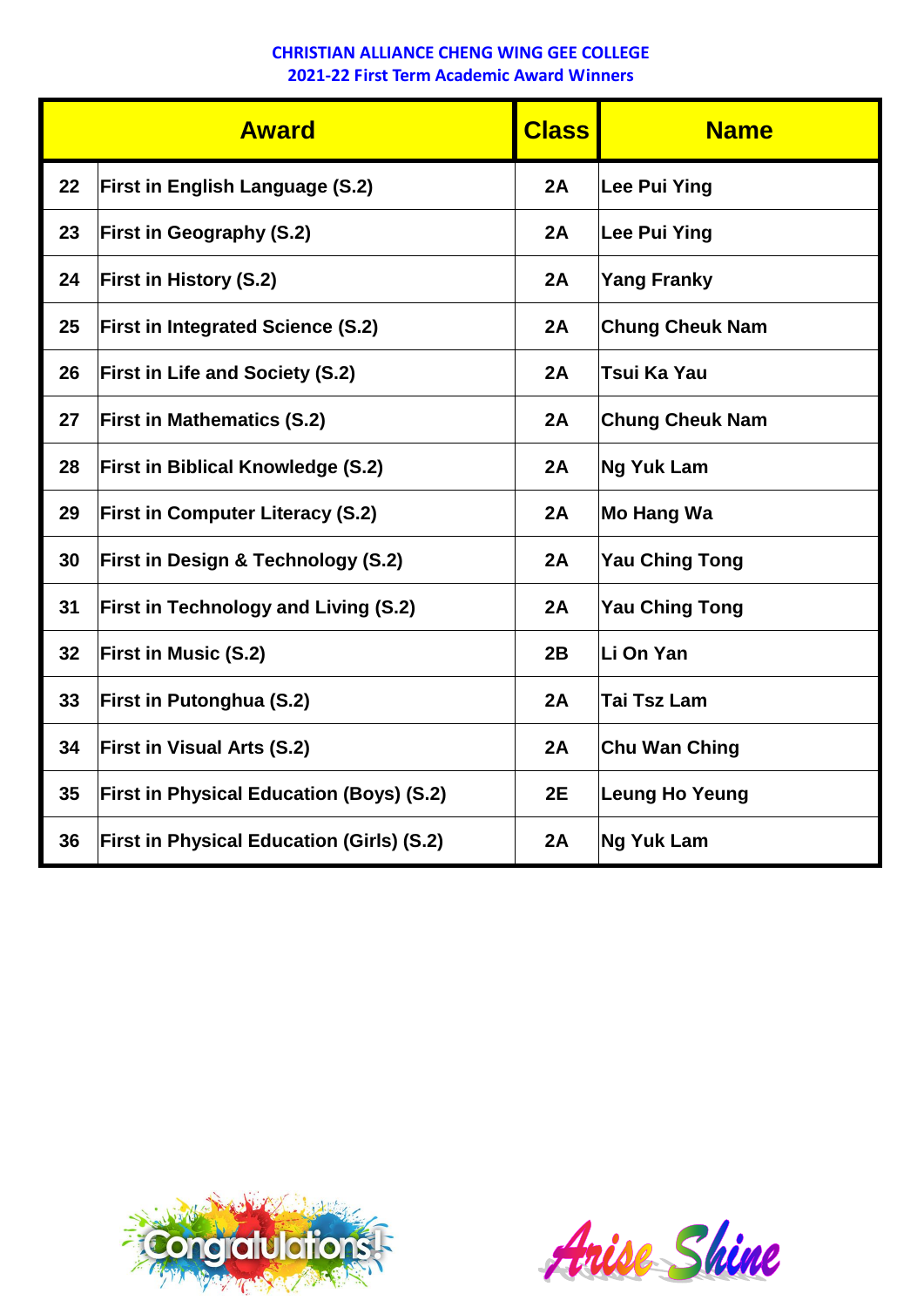## **2021-22 Secondary Three**

|                         | <b>Award</b>                          |    | <b>Name</b>              |
|-------------------------|---------------------------------------|----|--------------------------|
| $\mathbf 1$             | <b>First in Secondary Three</b>       | 3A | <b>Wong Tsz Ho</b>       |
| $\mathbf{2}$            | <b>Second in Secondary Three</b>      | 3A | <b>Chow Yui Yin</b>      |
| 3                       | <b>Third in Secondary Three</b>       | 3A | <b>Yeung Wing Hei</b>    |
| 4                       | <b>First in Class (3A)</b>            | 3A | <b>Wong Tsz Ho</b>       |
| 5                       | Second in Class (3A)                  | 3A | <b>Chow Yui Yin</b>      |
| 6                       | Third in Class (3A)                   | 3A | <b>Yeung Wing Hei</b>    |
| $\overline{\mathbf{r}}$ | <b>First in Class (3B)</b>            | 3B | <b>Ng Kwan Lam</b>       |
| 8                       | Second in Class (3B)                  | 3B | <b>Chui Yeung Yat</b>    |
| 9                       | Third in Class (3B)                   | 3B | <b>Chiu Tsz Ki</b>       |
| 10                      | <b>First in Class (3C)</b>            | 3C | <b>He Wan Yu</b>         |
| 11                      | Second in Class (3C)                  | 3C | <b>Xie Guo Tian</b>      |
| 12                      | Third in Class (3C)                   | 3C | <b>Au Yeung Ming Tak</b> |
| 13                      | <b>First in Class (3D)</b>            | 3D | Li Ka Him                |
| 14                      | Second in Class (3D)                  | 3D | <b>Yip Long Yiu</b>      |
| 15                      | Third in Class (3D)                   | 3D | <b>Chow Tsz Ki</b>       |
| 16                      | <b>First in Biology (S.3)</b>         | 3A | <b>Wong Tsz Ho</b>       |
| 17                      | <b>First in Biology (S.3)</b>         | 3A | <b>Yeung Wing Hei</b>    |
| 18                      | <b>First in Chemistry (S.3)</b>       | 3B | <b>Tang Kwok Keung</b>   |
| 19                      | <b>First in Chemistry (S.3)</b>       | 3A | <b>Wong Tsz Ho</b>       |
| 20                      | <b>First in Chemistry (S.3)</b>       | 3A | <b>Yeung Wing Hei</b>    |
| 21                      | <b>First in Chinese History (S.3)</b> | 3A | <b>Chan Wan Chi</b>      |
| 22                      | <b>First in Chinese History (S.3)</b> | 3A | Cheng Oi Lam             |
| 23                      | <b>First in Chinese History (S.3)</b> | 3A | <b>Chow Yui Yin</b>      |



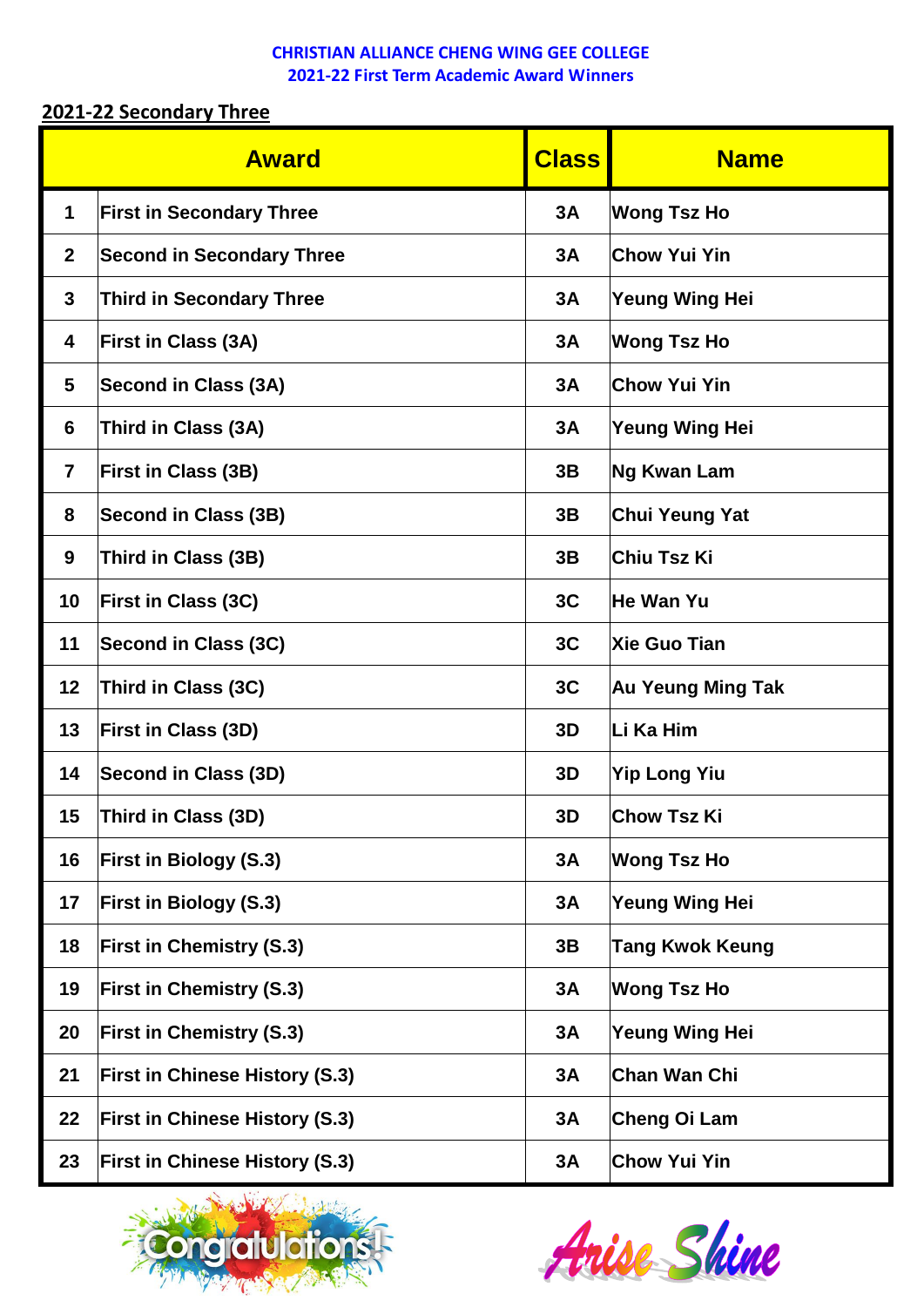| <b>Award</b> |                                                               | <b>Class</b> | <b>Name</b>                |  |
|--------------|---------------------------------------------------------------|--------------|----------------------------|--|
| 24           | <b>First in Chinese Language (S.3)</b>                        | 3A           | <b>Cheung Wai Yi</b>       |  |
| 25           | <b>First in Chinese Language (S.3)</b>                        | 3A           | <b>Chow Yui Yin</b>        |  |
| 26           | <b>First in English Language (S.3)</b>                        | 3A           | <b>Wong Tsz Ho</b>         |  |
| 27           | <b>First in Economics (S.3)</b>                               | 3A           | <b>Lo Tsz Fung Marcus</b>  |  |
| 28           | <b>First in Financial Literacy (S.3)</b>                      | 3A           | <b>Au Shun Mong Paco</b>   |  |
| 29           | <b>First in Geography (S.3)</b>                               | 3A           | <b>Au Shun Mong Paco</b>   |  |
| 30           | <b>First in Geography (S.3)</b>                               | 3A           | <b>Chow Yui Yin</b>        |  |
| 31           | <b>First in Life and Society (S.3)</b>                        | 3A           | <b>Chow Yui Yin</b>        |  |
| 32           | <b>First in Mathematics (S.3)</b>                             | 3A           | <b>Lo Tsz Fung Marcus</b>  |  |
| 33           | <b>First in Physics (S.3)</b>                                 | 3A           | <b>Yeung Wing Hei</b>      |  |
| 34           | <b>First in Biblical Knowledge (S.3)</b>                      | 3B           | <b>Tam Wing Yi Mabel</b>   |  |
| 35           | <b>First in Computer Literacy (S.3)</b>                       | 3A           | <b>Au Shun Mong Paco</b>   |  |
| 36           | <b>First in Design &amp; Technology (S.3)</b>                 | 3A           | Lam Ka Lo                  |  |
| 37           | <b>First in Technology and Living (S.3)</b>                   | 3A           | <b>Kong Kwai Sze</b>       |  |
| 38           | <b>First in Integrated Arts Education (Dance) (S.3)</b>       | 3A           | Lam Yat Tung               |  |
| 39           | <b>First in Integrated Arts Education (Dance) (S.3)</b>       | 3A           | Lo Ev Diff                 |  |
| 40           | <b>First in Integrated Arts Education (Drama) (S.3)</b>       | 3D           | <b>Chan Yik Sum Anrita</b> |  |
| 41           | <b>First in Integrated Arts Education (Multi-media) (S.3)</b> | 3D           | <b>Pang Tze Kin</b>        |  |
| 42           | <b>First in Integrated Arts Education (Music) (S.3)</b>       | 3A           | Ng Ka Wing                 |  |
| 43           | <b>First in Integrated Arts Education (Visual Arts) (S.3)</b> | 3A           | Hui Wai Ki                 |  |
| 44           | <b>First in Integrated Arts Education (Visual Arts) (S.3)</b> | 3B           | <b>Chu Pui Hei Pierre</b>  |  |
| 45           | <b>First in Physical Education (Boys) (S.3)</b>               | 3D           | <b>Chan Wai Fung</b>       |  |
| 46           | <b>First in Physical Education (Girls) (S.3)</b>              | 3A           | Lo Ev Diff                 |  |



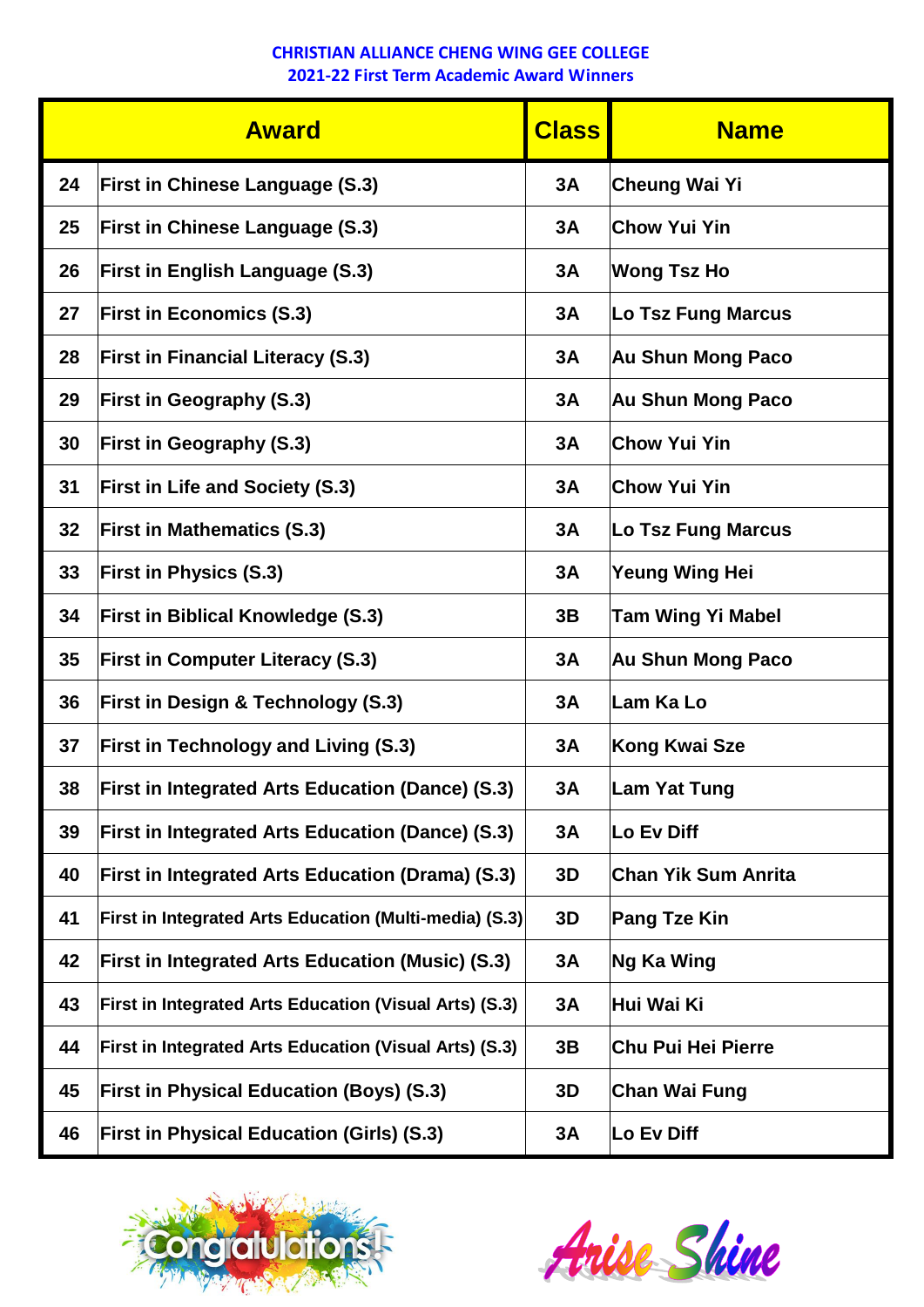# **2021-22 Secondary Four**

|                | <b>Award</b>                                                       | <b>Class</b> | <b>Name</b>                  |
|----------------|--------------------------------------------------------------------|--------------|------------------------------|
| $\mathbf 1$    | <b>First in Business, Accounting &amp; Financial Studies (S.4)</b> | 4A           | <b>Yim Hoi Cheung</b>        |
| $\mathbf{2}$   | <b>First in Biology (S.4)</b>                                      | <b>4A</b>    | <b>Wong Pak Hei</b>          |
| 3              | <b>First in Chemistry (S.4)</b>                                    | 4A           | Poon Hei In                  |
| 4              | <b>First in Chinese History (S.4)</b>                              | 4D           | Lin Lam                      |
| 5              | <b>First in Chinese Language (S.4)</b>                             | 4A           | <b>Lam Dick Sang</b>         |
| 6              | <b>First in Chinese Literature (S.4)</b>                           | 4C           | <b>Lin Yuk Ham</b>           |
| $\overline{7}$ | <b>First in Ethics and Religious Studies (S.4)</b>                 | <b>4A</b>    | <b>Chow Hiu Lam</b><br>Kanny |
| 8              | <b>First in Economics (S.4)</b>                                    | 4B           | <b>Chiang Chun On</b>        |
| 9              | <b>First in English Language (S.4)</b>                             | 4A           | Yim Hoi Cheung               |
| 10             | <b>First in Geography (S.4)</b>                                    | 4A           | <b>Wang Hongkai</b>          |
| 11             | <b>First in Japanese (Other Languages) (S.4)</b>                   | 4A           | <b>Chan Ping Him</b>         |
| 12             | <b>First in Information &amp; Communication Technology (S.4)</b>   | 4A           | <b>Lam Tsz Yin Omar</b>      |
| 13             | <b>First in Citizenship and Social Development (S.4)</b>           | <b>4A</b>    | <b>Lam Dick Sang</b>         |
| 14             | <b>First in Mathematics (Compulsory Part) (S.4)</b>                | 4B           | <b>Wong Wai Lok</b>          |
| 15             | <b>First in Mathematics (Compulsory Part) (S.4)</b>                | 4A           | Yim Hoi Cheung               |
| 16             | <b>First in Mathematics (Extended part - Module 2) (S.4)</b>       | 4A           | Poon Hei In                  |
| 17             | <b>First in Physics (S.4)</b>                                      | 4A           | Poon Hei In                  |
| 18             | <b>First in Biblical Knowledge (S.4)</b>                           | 4B           | Tai Hoi Man                  |
| 19             | <b>First in Physical Education (Boys) (S.4)</b>                    | 4C           | <b>Chan Ka Pak Cyrus</b>     |
| 20             | <b>First in Physical Education (Girls) (S.4)</b>                   | 4A           | <b>Sung Lok Yan</b>          |
| 21             | <b>First in Visual Arts (S.4)</b>                                  | 4C           | <b>Tse Ching Kiu</b>         |